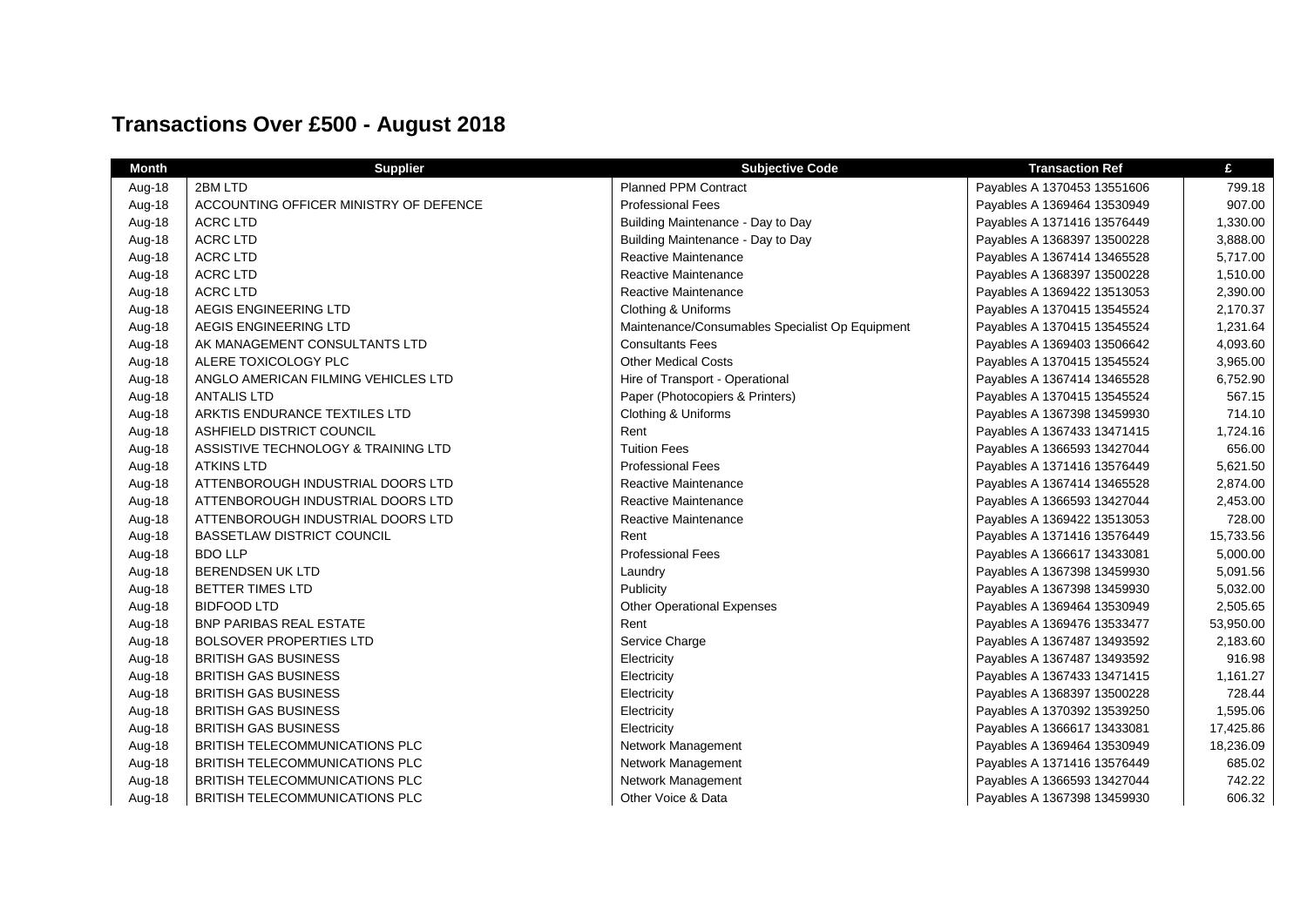| Month  | <b>Supplier</b>                     | <b>Subjective Code</b>                 | <b>Transaction Ref</b>      | £          |
|--------|-------------------------------------|----------------------------------------|-----------------------------|------------|
| Aug-18 | BRITNELL TREE SERVICES LTD          | Grounds Maintenance                    | Payables A 1367414 13465528 | 1,700.00   |
| Aug-18 | <b>BROOK STREET (UK) LTD</b>        | Agency / Temp Staff                    | Payables A 1369464 13530949 | 17,477.72  |
| Aug-18 | <b>BROOK STREET (UK) LTD</b>        | Agency / Temp Staff                    | Payables A 1371435 13580221 | 5,517.14   |
| Aug-18 | <b>BROOK STREET (UK) LTD</b>        | Agency / Temp Staff                    | Payables A 1371618 13592666 | 8,444.54   |
| Aug-18 | <b>BROOK STREET (UK) LTD</b>        | Agency / Temp Staff                    | Payables A 1371509 13586607 | 4,061.43   |
| Aug-18 | BT GLOBAL SERVICES                  | Airwave Service Charges                | Payables A 1371416 13576449 | 541.66     |
| Aug-18 | <b>BUYWORKS LTD</b>                 | <b>Professional Fees</b>               | Payables A 1369476 13533477 | 19,912.50  |
| Aug-18 | CAPITA BUSINESS SERVICES LTD        | <b>Hotel Accommodation</b>             | Payables A 1369403 13506642 | 5,583.82   |
| Aug-18 | CAPITA BUSINESS SERVICES LTD        | <b>Network Services</b>                | Payables A 1367453 13477731 | 91,488.47  |
| Aug-18 | CAPITA BUSINESS SERVICES LTD        | <b>Public Transport &amp; Parking</b>  | Payables A 1370473 13557015 | 9,059.73   |
| Aug-18 | CAPITA BUSINESS SERVICES LTD        | <b>Public Transport &amp; Parking</b>  | Payables A 1369403 13506642 | 20,836.54  |
| Aug-18 | CARTWRIGHT CONVERSIONS LTD          | <b>Professional Fees</b>               | Payables A 1367414 13465528 | 16,234.00  |
| Aug-18 | <b>CDW LTD</b>                      | <b>Network Services</b>                | Payables A 1371416 13576449 | 983.48     |
| Aug-18 | CDW LTD                             | Other IT Costs                         | Payables A 1366593 13427044 | 764.18     |
| Aug-18 | <b>CDW LTD</b>                      | Other IT Costs                         | Payables A 1369422 13513053 | 554.50     |
| Aug-18 | <b>CERTAS ENERGY UK LTD</b>         | <b>Diesel</b>                          | Payables A 1369476 13533477 | 11,627.46  |
| Aug-18 | <b>CERTAS ENERGY UK LTD</b>         | <b>Diesel</b>                          | Payables A 1369441 13518838 | 10,419.08  |
| Aug-18 | CERTAS ENERGY UK LTD                | <b>Diesel</b>                          | Payables A 1367453 13477731 | 33,424.28  |
| Aug-18 | <b>CERTAS ENERGY UK LTD</b>         | Petrol                                 | Payables A 1366680 13453111 | 10,612.94  |
| Aug-18 | CHARLES FELLOWS SUPPLIES LTD        | Clothing & Uniforms                    | Payables A 1371509 13586607 | 684.00     |
| Aug-18 | CHARLES FELLOWS SUPPLIES LTD        | Clothing & Uniforms                    | Payables A 1371416 13576449 | 1,233.00   |
| Aug-18 | <b>CHARLES FELLOWS SUPPLIES LTD</b> | Clothing & Uniforms                    | Payables A 1369422 13513053 | 710.00     |
| Aug-18 | <b>CLEARTONE TELECOMS LTD</b>       | Radio / Airwave - Equipment            | Payables A 1371416 13576449 | 650.00     |
| Aug-18 | <b>COLIN RAYNER</b>                 | <b>Professional Fees</b>               | Payables A 1369476 13533477 | 3,977.50   |
| Aug-18 | <b>COLLEGE GARTH LTD</b>            | Stray Animals (maintenance costs)      | Payables A 1367398 13459930 | 1,219.00   |
| Aug-18 | <b>COLLEGE OF POLICING</b>          | <b>External Training Courses</b>       | Payables A 1367398 13459930 | 2,989.00   |
| Aug-18 | <b>COLLEGE OF POLICING</b>          | <b>External Training Courses</b>       | Payables A 1369476 13533477 | 5,558.80   |
| Aug-18 | <b>COLLEGE OF POLICING</b>          | <b>External Training Courses</b>       | Payables A 1369422 13513053 | 532.50     |
| Aug-18 | <b>COLLEGE OF POLICING</b>          | <b>Professional Fees</b>               | Payables A 1367398 13459930 | 6,034.13   |
| Aug-18 | <b>COMPAREX UK LTD</b>              | Software Licences                      | Payables A 1369464 13530949 | 937,148.15 |
| Aug-18 | <b>COONEEN AT WORK LTD</b>          | Clothing & Uniforms                    | Payables A 1370415 13545524 | 2,083.33   |
| Aug-18 | COONEEN AT WORK LTD                 | Clothing & Uniforms                    | Payables A 1369422 13513053 | 41,777.92  |
| Aug-18 | <b>CORONA ENERGY</b>                | Gas                                    | Payables A 1369476 13533477 | 6,192.44   |
| Aug-18 | <b>CORONA ENERGY</b>                | Gas                                    | Payables A 1366593 13427044 | 1,701.09   |
| Aug-18 | <b>CORPORATE IT SYSTEMS LTD</b>     | Software Licences                      | Payables A 1366617 13433081 | 21,249.75  |
| Aug-18 | <b>CPOSA</b>                        | Insurance ACPO/Supers Legal Protection | Payables A 1369476 13533477 | 2,049.33   |
| Aug-18 | CROWN PET FOODS LTD                 | Police Dogs - Feed/kennelling/vets     | Payables A 1371416 13576449 | 671.31     |
| Aug-18 | CROWN PET FOODS LTD                 | Police Dogs - Feed/kennelling/vets     | Payables A 1370392 13539250 | 1,003.42   |
| Aug-18 | <b>CTMI LTD</b>                     | <b>Consultants Fees</b>                | Payables A 1367487 13493592 | 8,800.00   |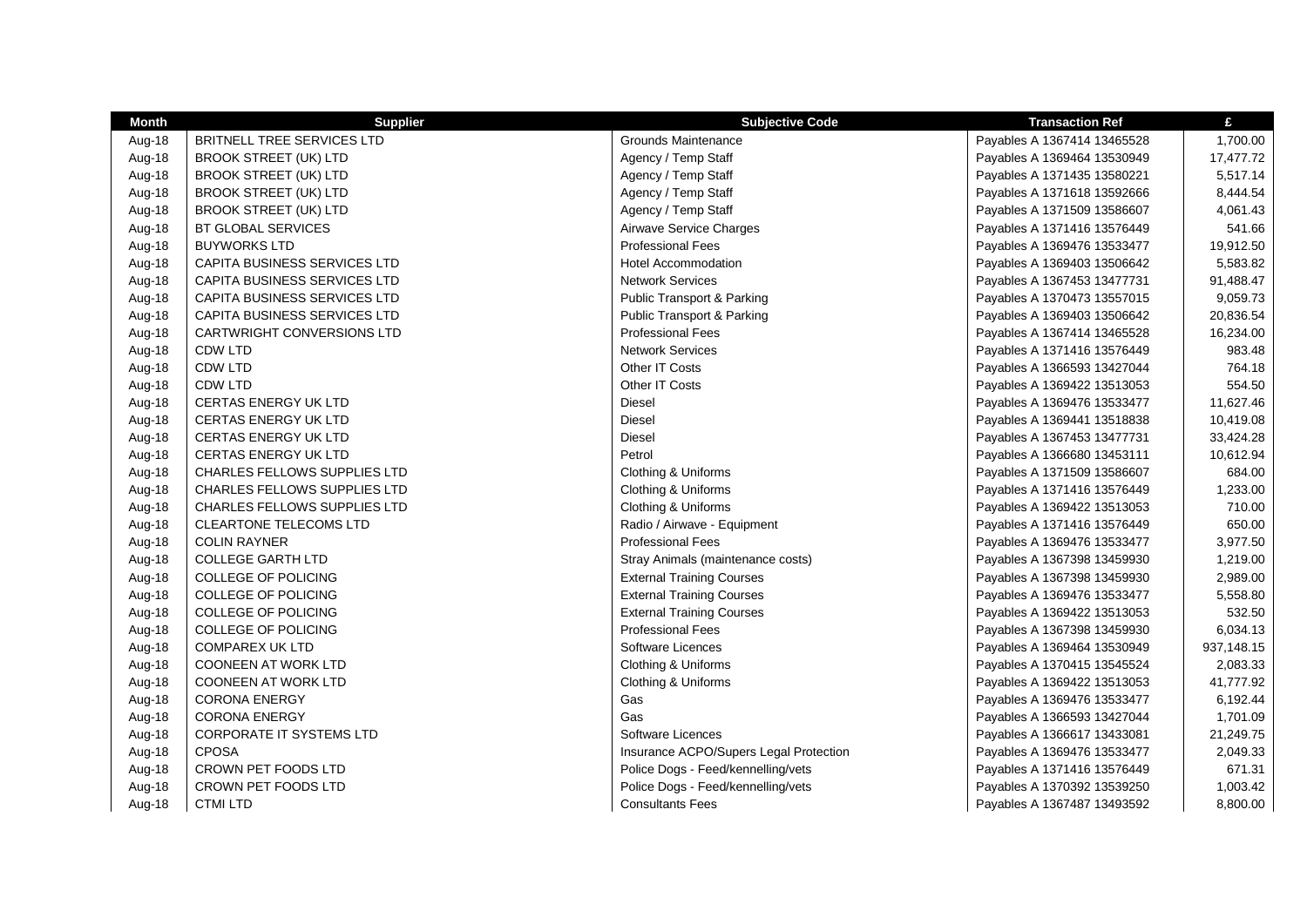| <b>Month</b> | <b>Supplier</b>                           | <b>Subjective Code</b>                    | <b>Transaction Ref</b>      | £         |
|--------------|-------------------------------------------|-------------------------------------------|-----------------------------|-----------|
| Aug-18       | <b>DACOLL GROUP LTD</b>                   | <b>PNC Costs</b>                          | Payables A 1369422 13513053 | 11,083.72 |
| Aug-18       | DAISY CORPORATE SERVICES TRADING LTD      | Mobile Phone Call Charges & Contract Cost | Payables A 1371483 13582715 | 11,213.00 |
| Aug-18       | DATA PRO IT LTD                           | Other IT Costs                            | Payables A 1366593 13427044 | 653.75    |
| Aug-18       | DATA PRO IT LTD                           | Other IT Costs                            | Payables A 1370415 13545524 | 895.02    |
| Aug-18       | <b>DATRIX LTD</b>                         | Hardware - purchase                       | Payables A 1367487 13493592 | 16,616.00 |
| Aug-18       | DFP SERVICES LTD                          | <b>Annual Servicing</b>                   | Payables A 1366593 13427044 | 6,926.00  |
| Aug-18       | DFP SERVICES LTD                          | <b>Annual Servicing</b>                   | Payables A 1367487 13493592 | 1,080.00  |
| Aug-18       | DFP SERVICES LTD                          | <b>Planned PPM Contract</b>               | Payables A 1369476 13533477 | 973.94    |
| Aug-18       | DFP SERVICES LTD                          | <b>Planned PPM Contract</b>               | Payables A 1369422 13513053 | 1,037.59  |
| Aug-18       | DFP SERVICES LTD                          | <b>Planned PPM Contract</b>               | Payables A 1369403 13506642 | 924.81    |
| Aug-18       | DFP SERVICES LTD                          | <b>Planned PPM Contract</b>               | Payables A 1371483 13582715 | 1,184.36  |
| Aug-18       | DFP SERVICES LTD                          | <b>Reactive Maintenance</b>               | Payables A 1366617 13433081 | 800.50    |
| Aug-18       | <b>DVLA</b>                               | Road Fund Licences                        | Payables A 1369441 13518838 | 5,000.00  |
| Aug-18       | <b>EARLE INTERNATIONAL</b>                | Clothing & Uniforms                       | Payables A 1370453 13551606 | 817.05    |
| Aug-18       | <b>EASTWOOD TOWN COUNCIL</b>              | Rent                                      | Payables A 1369464 13530949 | 1,697.50  |
| Aug-18       | EDF ENERGY CUSTOMERS PLC                  | Electricity                               | Payables A 1367398 13459930 | 23,060.45 |
| Aug-18       | EDF ENERGY CUSTOMERS PLC                  | Electricity                               | Payables A 1369422 13513053 | 59,362.56 |
| Aug-18       | ELLIOTT GROUP LTD                         | Fixtures & Fittings                       | Payables A 1367414 13465528 | 1,745.76  |
| Aug-18       | ELLIOTT GROUP LTD                         | Fixtures & Fittings                       | Payables A 1367487 13493592 | 1,745.76  |
| Aug-18       | ELLIOTT GROUP LTD                         | Hire of Rooms/Premises                    | Payables A 1367487 13493592 | 3,403.04  |
| Aug-18       | <b>ENABLING TECHNOLOGY LTD</b>            | Conference & Seminar Fees                 | Payables A 1369422 13513053 | 1,170.00  |
| Aug-18       | ENTERPRISE RENT-A-CAR (UK) LTD            | Vehicle Repairs                           | Payables A 1369476 13533477 | 613.72    |
| Aug-18       | ENVIROENERGY (NOTTINGHAM) LTD             | Other Energy Costs                        | Payables A 1367453 13477731 | 894.22    |
| Aug-18       | <b>ENVIRONTEC LTD</b>                     | Asbestos Planned                          | Payables A 1369476 13533477 | 1,975.00  |
| Aug-18       | EUROFINS FORENSIC SERVICES LTD            | <b>Forensic Analysis</b>                  | Payables A 1367433 13471415 | 3,510.00  |
| Aug-18       | EVERYTHING EVERYWHERE LTD                 | Mobile Phone Call Charges & Contract Cost | Payables A 1367453 13477731 | 1,777.54  |
| Aug-18       | EVERYTHING EVERYWHERE LTD                 | Mobile Phone Call Charges & Contract Cost | Payables A 1369403 13506642 | 10,806.79 |
| Aug-18       | EVERYTHING EVERYWHERE LTD                 | Other IT Costs                            | Payables A 1367398 13459930 | 16,720.00 |
| Aug-18       | <b>EXPERIAN LTD</b>                       | <b>Professional Fees</b>                  | Payables A 1367487 13493592 | 1,337.08  |
| Aug-18       | <b>EXPERIAN LTD</b>                       | Searches                                  | Payables A 1371618 13592666 | 660.00    |
| Aug-18       | <b>FAIRACRE SERVICES</b>                  | Building Maintenance - Day to Day         | Payables A 1366617 13433081 | 996.07    |
| Aug-18       | <b>FORENSIC ACCESS LTD</b>                | Other IT Costs                            | Payables A 1371618 13592666 | 595.00    |
| Aug-18       | FOREST FUELS LTD                          | <b>Other Operational Expenses</b>         | Payables A 1367487 13493592 | 596.00    |
| Aug-18       | <b>FORMATION MEDIA LTD</b>                | Software Licences                         | Payables A 1369422 13513053 | 4,451.25  |
| Aug-18       | FRANCOTYP-POSTALIA LTD                    | Postage Costs                             | Payables A 1371416 13576449 | 3,000.00  |
| Aug-18       | <b>FREEVACY LTD</b>                       | <b>External Training Courses</b>          | Payables A 1366617 13433081 | 1,409.40  |
| Aug-18       | <b>FWP PLUMBERS NOTTINGHAM LTD</b>        | <b>Planned Maintenance</b>                | Payables A 1366593 13427044 | 1,606.88  |
| Aug-18       | <b>GARRAN LOCKERS LTD</b>                 | Furniture                                 | Payables A 1369422 13513053 | 2,552.40  |
| Aug-18       | <b>GEO HANSON &amp; SONS HUCKNALL LTD</b> | Grounds Maintenance                       | Payables A 1366593 13427044 | 744.50    |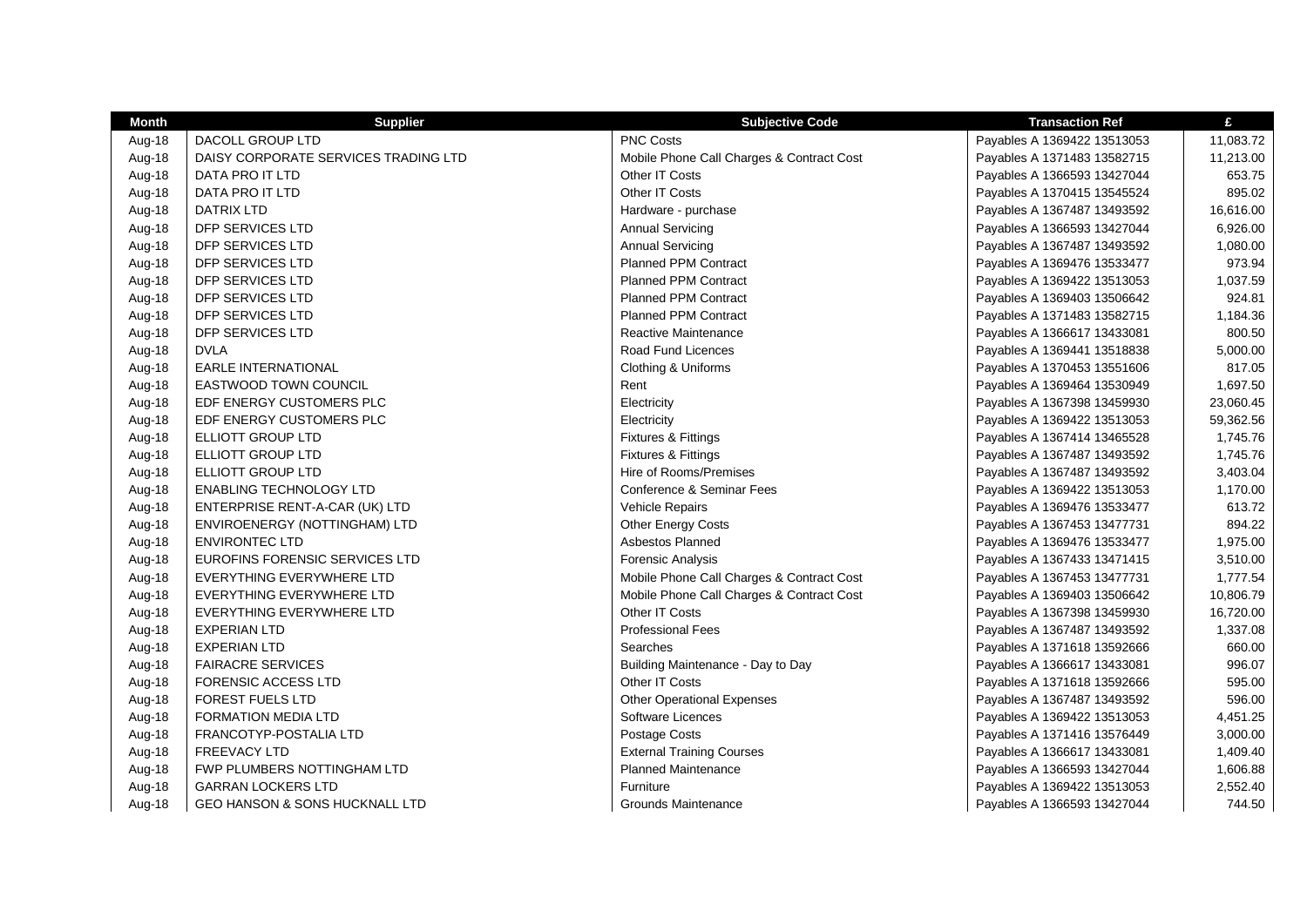| Month  | <b>Supplier</b>                            | <b>Subjective Code</b>                   | <b>Transaction Ref</b>      | £         |
|--------|--------------------------------------------|------------------------------------------|-----------------------------|-----------|
| Aug-18 | GEO HANSON & SONS HUCKNALL LTD             | Grounds Maintenance                      | Payables A 1367433 13471415 | 4,670.90  |
| Aug-18 | <b>GEO HANSON &amp; SONS HUCKNALL LTD</b>  | <b>Planned Maintenance</b>               | Payables A 1366593 13427044 | 993.31    |
| Aug-18 | <b>GEO HANSON &amp; SONS HUCKNALL LTD</b>  | Reactive Maintenance                     | Payables A 1366593 13427044 | 852.47    |
| Aug-18 | GINGERS OF NOTTINGHAM LTD                  | <b>Contract Catering</b>                 | Payables A 1366593 13427044 | 1,644.00  |
| Aug-18 | GINGERS OF NOTTINGHAM LTD                  | <b>External Catering</b>                 | Payables A 1366593 13427044 | 500.00    |
| Aug-18 | <b>GO 2 TELECOM LTD</b>                    | <b>Telephony Equipment</b>               | Payables A 1369476 13533477 | 1,013.20  |
| Aug-18 | GRG PUBLIC RESOURCES LTD                   | Damage to Property / Boarding Up         | Payables A 1371416 13576449 | 700.00    |
| Aug-18 | HANDS FREE COMPUTING LTD                   | Conference & Seminar Fees                | Payables A 1367487 13493592 | 1,632.00  |
| Aug-18 | HANSON ANIMAL DOCTOR LTD                   | Police Dogs - purchase                   | Payables A 1371435 13580221 | 4,295.37  |
| Aug-18 | HANSON ANIMAL DOCTOR LTD                   | Police Dogs - purchase                   | Payables A 1367414 13465528 | 1,614.46  |
| Aug-18 | HAYS SPECIALIST RECRUITMENT LTD            | Agency / Temp Staff                      | Payables A 1367398 13459930 | 1,414.90  |
| Aug-18 | HAYS SPECIALIST RECRUITMENT LTD            | Agency / Temp Staff                      | Payables A 1367414 13465528 | 2,829.80  |
| Aug-18 | HAYS SPECIALIST RECRUITMENT LTD            | Agency / Temp Staff                      | Payables A 1370473 13557015 | 1,131.92  |
| Aug-18 | HAYS SPECIALIST RECRUITMENT LTD            | <b>Professional Fees</b>                 | Payables A 1367414 13465528 | 1,131.92  |
| Aug-18 | <b>HEATH LAMBERT LTD</b>                   | <b>Brokers &amp; Claim Handling Fees</b> | Payables A 1366680 13453111 | 4,000.00  |
| Aug-18 | <b>HUTCHISON 3G LTD</b>                    | Other Voice & Data                       | Payables A 1371416 13576449 | 536.63    |
| Aug-18 | <b>IRON MOUNTAIN (UK) LTD</b>              | Storage                                  | Payables A 1367398 13459930 | 2,999.09  |
| Aug-18 | <b>J &amp; S ACCESSORIES LTD</b>           | Clothing & Uniforms                      | Payables A 1367414 13465528 | 583.30    |
| Aug-18 | <b>JACK THERAPY LTD</b>                    | Witness Expenses                         | Payables A 1366593 13427044 | 762.53    |
| Aug-18 | <b>JACKSON LIFT SERVICES LTD</b>           | <b>Planned PPM Contract</b>              | Payables A 1371509 13586607 | 1,717.00  |
| Aug-18 | JACKSON LIFT SERVICES LTD                  | <b>Planned PPM Contract</b>              | Payables A 1371416 13576449 | 1,295.00  |
| Aug-18 | JACKSON LIFT SERVICES LTD                  | <b>Planned PPM Contract</b>              | Payables A 1370453 13551606 | 2,515.00  |
| Aug-18 | <b>JACKSONS RECOVERY LTD</b>               | Vehicle Recovery Costs                   | Payables A 1366593 13427044 | 5,523.00  |
| Aug-18 | JML SOFTWARE SOLUTIONS LTD                 | Software - upgrade                       | Payables A 1370392 13539250 | 1,666.66  |
| Aug-18 | JOHN E WRIGHT & COMPANY LTD                | Hardware - maintenance                   | Payables A 1366641 13439094 | 1,146.97  |
| Aug-18 | KIER BUSINESS SERVICES LTD                 | <b>Professional Fees</b>                 | Payables A 1371416 13576449 | 8,927.00  |
| Aug-18 | KINGS SECURITY SYSTEMS LTD                 | <b>Planned Maintenance</b>               | Payables A 1367487 13493592 | 3,056.00  |
| Aug-18 | KINGS SECURITY SYSTEMS LTD                 | Reactive Maintenance                     | Payables A 1369476 13533477 | 512.00    |
| Aug-18 | KONICA MINOLTA BUSINESS SOLUTIONS (UK) LTD | Photocopier Machines Running Costs       | Payables A 1367398 13459930 | 1,921.54  |
| Aug-18 | <b>LAMBERT SMITH HAMPTON LTD</b>           | <b>Consultants Fees</b>                  | Payables A 1369403 13506642 | 10,223.39 |
| Aug-18 | LANGLEY MILL CONTRACT FLOORING LTD         | Furniture                                | Payables A 1367414 13465528 | 1,192.00  |
| Aug-18 | LEISURE TRAIL UK                           | Clothing & Uniforms                      | Payables A 1369422 13513053 | 802.30    |
| Aug-18 | <b>LOCKERTEK LTD</b>                       | Furniture                                | Payables A 1367453 13477731 | 2,445.60  |
| Aug-18 | <b>LORRAINE CAMPBELL</b>                   | <b>Witness Expenses</b>                  | Payables A 1369403 13506642 | 854.68    |
| Aug-18 | <b>MACHINE MART LTD</b>                    | <b>Professional Fees</b>                 | Payables A 1370415 13545524 | 705.86    |
| Aug-18 | <b>MACOI LTD</b>                           | Furniture                                | Payables A 1367398 13459930 | 2,256.00  |
| Aug-18 | <b>MACOI LTD</b>                           | Furniture                                | Payables A 1366593 13427044 | 10,384.90 |
| Aug-18 | <b>MACOI LTD</b>                           | Furniture                                | Payables A 1370415 13545524 | 1,697.00  |
| Aug-18 | MEDIGOLD HEALTH CONSULTANCY LTD            | <b>Consultants Fees</b>                  | Payables A 1371618 13592666 | 1,065.00  |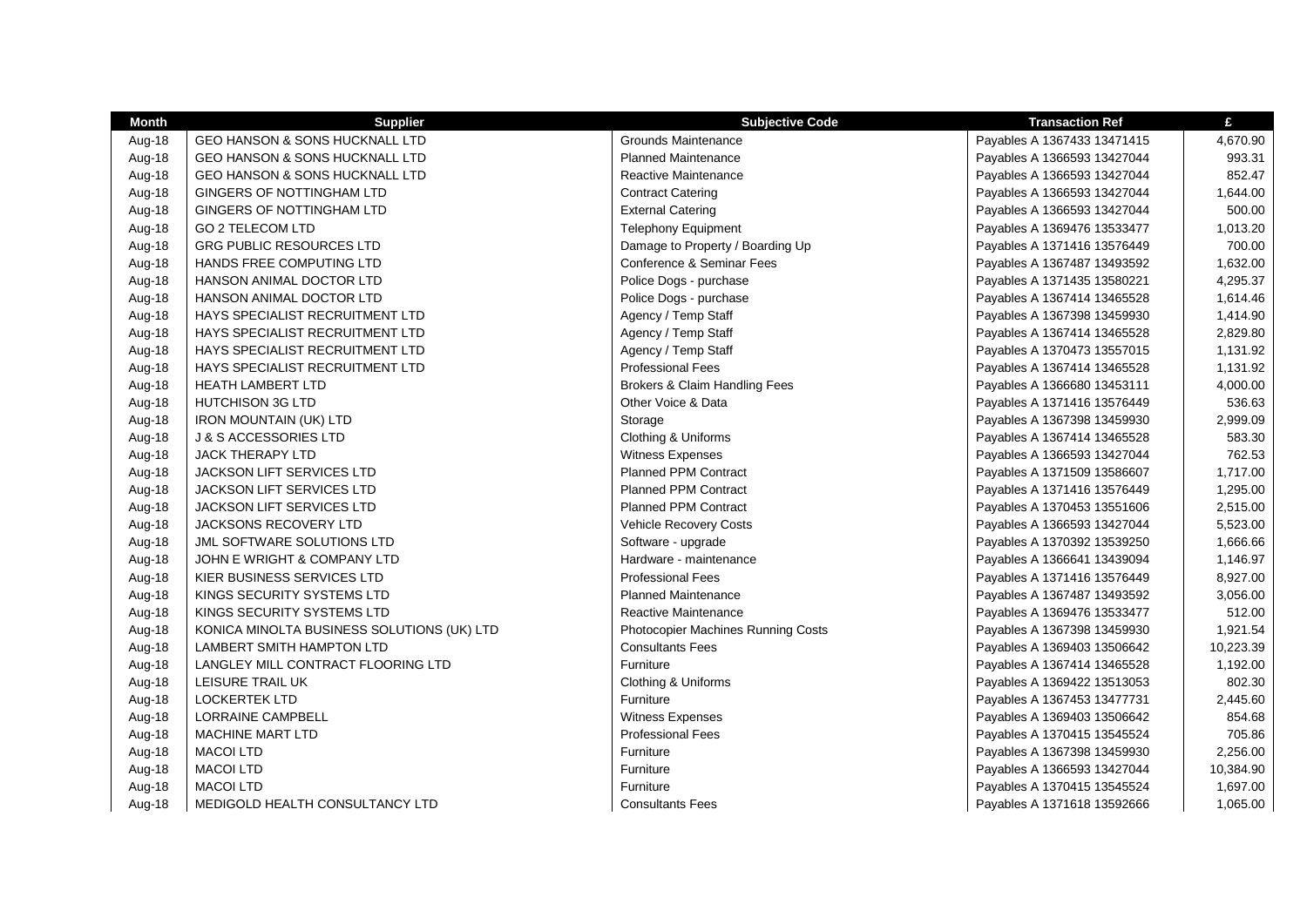| <b>Month</b> | <b>Supplier</b>                                       | <b>Subjective Code</b>                     | <b>Transaction Ref</b>      | £          |
|--------------|-------------------------------------------------------|--------------------------------------------|-----------------------------|------------|
| Aug-18       | MEHLER VARIO SYSTEM GMBH                              | Clothing & Uniforms                        | Payables A 1368397 13500228 | 710.00     |
| Aug-18       | MICHAEL PAGE INTERNATIONAL RECRUITMENT                | <b>Professional Fees</b>                   | Payables A 1367398 13459930 | 2,041.75   |
| Aug-18       | <b>MIDLAND PRESERVATION</b>                           | <b>Planned Maintenance</b>                 | Payables A 1366617 13433081 | 2,177.00   |
| Aug-18       | MITIE GROUP PLC                                       | <b>Professional Fees</b>                   | Payables A 1371416 13576449 | 173,280.66 |
| Aug-18       | MITIE GROUP PLC                                       | <b>Professional Fees</b>                   | Payables A 1367487 13493592 | 86,640.33  |
| Aug-18       | <b>MIVEN LTD</b>                                      | Service Charge                             | Payables A 1367414 13465528 | 90,884.17  |
| Aug-18       | NATIONAL CAR PARKS LTD                                | Rent                                       | Payables A 1367487 13493592 | 13,501.12  |
| Aug-18       | NATIONAL CRIME AGENCY                                 | <b>External Training Courses</b>           | Payables A 1367398 13459930 | 1,161.00   |
| Aug-18       | NATIONAL MONITORING                                   | Covert Alarms Installation & Monitoring    | Payables A 1367487 13493592 | 3,921.80   |
| Aug-18       | <b>NCC PENSION FUND</b>                               | Pension Strain                             | Payables A 1366617 13433081 | 21,973.27  |
| Aug-18       | <b>NIELSEN CHEMICALS</b>                              | Vehicle Cleaning                           | Payables A 1366641 13439094 | 642.60     |
| Aug-18       | NOTTINGHAM CITY COUNCIL                               | <b>Other Partnerships</b>                  | Payables A 1371509 13586607 | 36,000.00  |
| Aug-18       | NOTTINGHAM CITY COUNCIL                               | <b>Other Partnerships</b>                  | Payables A 1369476 13533477 | 2,200.00   |
| Aug-18       | NOTTINGHAM CITY COUNCIL                               | Other Partnerships                         | Payables A 1370392 13539250 | 33,522.00  |
| Aug-18       | NOTTINGHAM CITY COUNCIL                               | <b>Other Partnerships</b>                  | Payables A 1371562 13588484 | 2,200.00   |
| Aug-18       | NOTTINGHAM CITY COUNCIL                               | <b>Public Transport &amp; Parking</b>      | Payables A 1369476 13533477 | 600.00     |
| Aug-18       | NOTTINGHAM ICE CENTRE LTD                             | <b>Contract Catering</b>                   | Payables A 1367414 13465528 | 986.00     |
| Aug-18       | NOTTINGHAMSHIRE AND CITY OF NOTTINGHAM FIRE AUTHORITY | Electricity                                | Payables A 1367453 13477731 | 666.90     |
| Aug-18       | NOTTINGHAMSHIRE COUNTY COUNCIL                        | Young Offenders Teams                      | Payables A 1367414 13465528 | 59,038.00  |
| Aug-18       | <b>ONLINE ERGONOMICS LTD</b>                          | Furniture                                  | Payables A 1370392 13539250 | 705.90     |
| Aug-18       | ORBIS PROTECT LTD                                     | Vehicle Cleaning                           | Payables A 1369476 13533477 | 2,180.00   |
| Aug-18       | ORBIS PROTECT LTD                                     | <b>Decontamination Costs</b>               | Payables A 1369476 13533477 | 945.00     |
| Aug-18       | ORBIS PROTECT LTD                                     | <b>Decontamination Costs</b>               | Payables A 1371483 13582715 | 605.00     |
| Aug-18       | PANGBOURNE MUSICAL DISTRIBUTORS LTD                   | <b>Stationery &amp; Office Consumables</b> | Payables A 1371562 13588484 | 4,930.00   |
| Aug-18       | PARK PLACE TECHNOLOGIES LTD                           | Hardware - purchase                        | Payables A 1367487 13493592 | 8,564.82   |
| Aug-18       | PAYPOINT PLC                                          | <b>Electronic Forensics</b>                | Payables A 1369476 13533477 | 550.00     |
| Aug-18       | <b>PJ DEMBO</b>                                       | Witness Expenses                           | Payables A 1367414 13465528 | 562.23     |
| Aug-18       | PJ DEMBO                                              | <b>Witness Expenses</b>                    | Payables A 1366680 13453111 | 1,046.87   |
| Aug-18       | POLICE AND CRIME COMMISSIONER FOR AVON AND SOMERSET   | <b>External Training Courses</b>           | Payables A 1367398 13459930 | 1,548.15   |
| Aug-18       | POLICE AND CRIME COMMISSIONER FOR CHESHIRE            | <b>Collaboration service</b>               | Payables A 1371416 13576449 | 718,799.96 |
| Aug-18       | POLICE AND CRIME COMMISSIONER FOR CHESHIRE            | <b>Collaboration service</b>               | Payables A 1369403 13506642 | 181,856.06 |
| Aug-18       | POLICE AND CRIME COMMISSIONER FOR HAMPSHIRE           | Other Partnerships                         | Payables A 1366680 13453111 | 2,365.28   |
| Aug-18       | POLICE AND CRIME COMMISSIONER FOR KENT                | <b>External Training Courses</b>           | Payables A 1367487 13493592 | 5,320.00   |
| Aug-18       | POLICE AND CRIME COMMISSIONER FOR LEICESTERSHIRE      | <b>Other Partnerships</b>                  | Payables A 1371416 13576449 | 14,067.93  |
| Aug-18       | POLICE AND CRIME COMMISSIONER FOR LINCOLNSHIRE        | <b>Collaboration service</b>               | Payables A 1367487 13493592 | 9,697.64   |
| Aug-18       | POLICE AND CRIME COMMISSIONER FOR LINCOLNSHIRE        | <b>Professional Fees</b>                   | Payables A 1367487 13493592 | 12,359.69  |
| Aug-18       | POLICE AND CRIME COMMISSIONER FOR LINCOLNSHIRE        | <b>Professional Fees</b>                   | Payables A 1369403 13506642 | 535.30     |
| Aug-18       | POLICE AND CRIME COMMISSIONER FOR STAFFORDSHIRE       | <b>Other Partnerships</b>                  | Payables A 1367398 13459930 | 2,484.00   |
| Aug-18       | POLICE AND CRIME COMMISSIONER FOR THAMES VALLEY       | <b>Professional Fees</b>                   | Payables A 1370473 13557015 | 1,017.04   |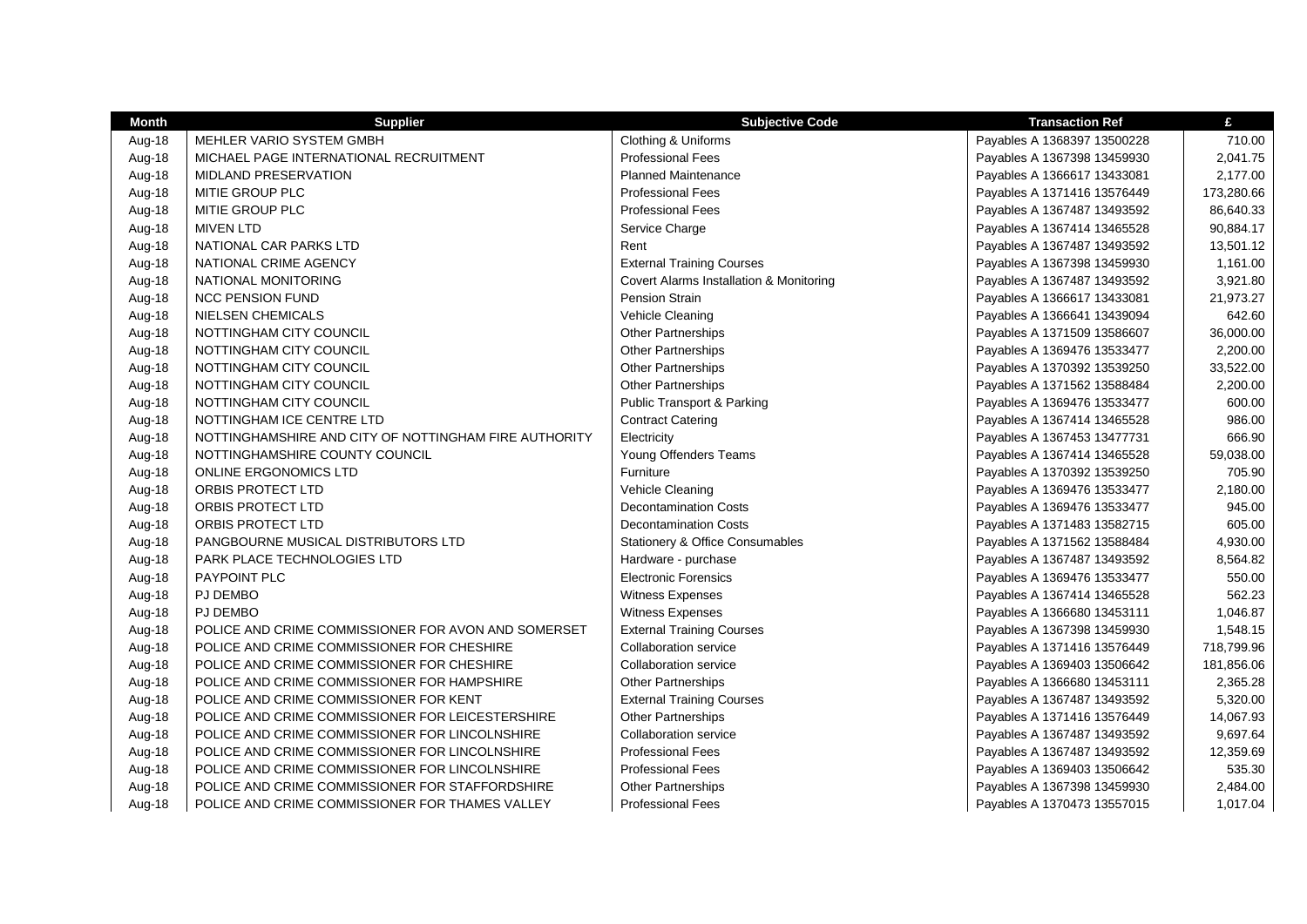| Month  | <b>Supplier</b>                                       | <b>Subjective Code</b>            | <b>Transaction Ref</b>      | £          |
|--------|-------------------------------------------------------|-----------------------------------|-----------------------------|------------|
| Aug-18 | POLICE AND CRIME COMMISSIONER FOR WEST MIDLANDS       | <b>External Training Courses</b>  | Payables A 1367487 13493592 | 500.00     |
| Aug-18 | POLICE AND CRIME COMMISSIONER FOR WEST YORKSHIRE      | <b>Collaboration service</b>      | Payables A 1369476 13533477 | 105,804.00 |
| Aug-18 | POLICE SERVICE FOR NORTHERN IRELAND                   | <b>External Training Courses</b>  | Payables A 1370453 13551606 | 2,700.00   |
| Aug-18 | POLICE SUPERINTENDENTS ASSOCIATION OF ENGLAND & WALES | <b>External Training Courses</b>  | Payables A 1369422 13513053 | 1,300.00   |
| Aug-18 | PORTABLE BUILDING SALES LTD                           | Hire of Rooms/Premises            | Payables A 1367487 13493592 | 3,057.50   |
| Aug-18 | PRIMETAKE LTD                                         | <b>Professional Fees</b>          | Payables A 1366617 13433081 | 1,080.00   |
| Aug-18 | RELIANCE HIGH TECH LTD                                | <b>Annual Servicing</b>           | Payables A 1369476 13533477 | 2,242.83   |
| Aug-18 | RELIANCE HIGH TECH LTD                                | <b>Planned Maintenance</b>        | Payables A 1367398 13459930 | 2,657.33   |
| Aug-18 | RELIANCE HIGH TECH LTD                                | Reactive Maintenance              | Payables A 1367414 13465528 | 1,171.25   |
| Aug-18 | RICHFORD MOTOR SERVICES LTD                           | Vehicle Recovery Costs            | Payables A 1366593 13427044 | 6,226.00   |
| Aug-18 | ROBERT WOODHEAD LTD                                   | Reactive Maintenance              | Payables A 1366593 13427044 | 2,650.00   |
| Aug-18 | ROYAL MAIL GROUP PLC                                  | Postage Costs                     | Payables A 1369464 13530949 | 5,678.96   |
| Aug-18 | ROYAL MAIL GROUP PLC                                  | Postage Costs                     | Payables A 1367398 13459930 | 2,487.44   |
| Aug-18 | ROYAL MAIL GROUP PLC                                  | Postage Costs                     | Payables A 1371416 13576449 | 3,025.78   |
| Aug-18 | RUSSELL RICHARDSON & SONS LTD                         | <b>Confidential Waste</b>         | Payables A 1371641 13593409 | 690.90     |
| Aug-18 | <b>SAMANTHA LEEK</b>                                  | <b>Legal Costs</b>                | Payables A 1371618 13592666 | 6,800.00   |
| Aug-18 | SANCUS SOLUTIONS LTD                                  | <b>External Training Courses</b>  | Payables A 1367433 13471415 | 725.00     |
| Aug-18 | <b>SECOND ELEMENT LTD</b>                             | <b>Annual Servicing</b>           | Payables A 1371416 13576449 | 1,487.00   |
| Aug-18 | SECURITY PLUS LTD                                     | <b>Professional Fees</b>          | Payables A 1367433 13471415 | 1,000.00   |
| Aug-18 | <b>SERJEANTS INN CHAMBERS</b>                         | <b>Legal Costs</b>                | Payables A 1371618 13592666 | 2,000.00   |
| Aug-18 | <b>SG WORLD LTD</b>                                   | Building Maintenance - Day to Day | Payables A 1370392 13539250 | 578.50     |
| Aug-18 | SHB HIRE LTD                                          | Hire of Transport - Operational   | Payables A 1368397 13500228 | 1,204.55   |
| Aug-18 | SHRED STATION LTD                                     | <b>Confidential Waste</b>         | Payables A 1368397 13500228 | 1,790.75   |
| Aug-18 | <b>SHRED STATION LTD</b>                              | <b>Waste Disposal</b>             | Payables A 1369476 13533477 | 1,031.12   |
| Aug-18 | SLATER ELECTRICAL SERVICES LTD                        | Building Maintenance - Day to Day | Payables A 1370415 13545524 | 971.75     |
| Aug-18 | SLATER ELECTRICAL SERVICES LTD                        | Other IT Costs                    | Payables A 1370415 13545524 | 563.90     |
| Aug-18 | SLATER ELECTRICAL SERVICES LTD                        | Reactive Maintenance              | Payables A 1371416 13576449 | 1,652.78   |
| Aug-18 | SLATER ELECTRICAL SERVICES LTD                        | Reactive Maintenance              | Payables A 1367487 13493592 | 647.05     |
| Aug-18 | SLATER ELECTRICAL SERVICES LTD                        | <b>Reactive Maintenance</b>       | Payables A 1366617 13433081 | 3,207.50   |
| Aug-18 | SMARTDESK SYSTEMS LTD T/A TGS SERVICES (UK) LTD       | Network Management                | Payables A 1371435 13580221 | 664.84     |
| Aug-18 | SMARTDESK SYSTEMS LTD T/A TGS SERVICES (UK) LTD       | Network Management                | Payables A 1366617 13433081 | 662.32     |
| Aug-18 | SOFTCAT PLC                                           | Other IT Costs                    | Payables A 1367398 13459930 | 3,475.20   |
| Aug-18 | SOFTWARE BOX LTD                                      | Software Licences                 | Payables A 1367398 13459930 | 519.54     |
| Aug-18 | SOFTWARE BOX LTD                                      | Software Licences                 | Payables A 1369422 13513053 | 789.90     |
| Aug-18 | SOLO SERVICE GROUP LTD                                | <b>Contract Cleaning</b>          | Payables A 1367414 13465528 | 46,215.60  |
| Aug-18 | SOLOS CONSULTANTS LTD                                 | <b>Professional Fees</b>          | Payables A 1369476 13533477 | 1,665.14   |
| Aug-18 | SPACEWISE                                             | <b>Other Operational Expenses</b> | Payables A 1371483 13582715 | 4,758.00   |
| Aug-18 | SPARROW RECOVERY                                      | <b>Vehicle Recovery Costs</b>     | Payables A 1367398 13459930 | 1,476.00   |
| Aug-18 | SPECIALIST COMPUTER CENTRES PLC                       | Other IT Costs                    | Payables A 1367398 13459930 | 3,867.49   |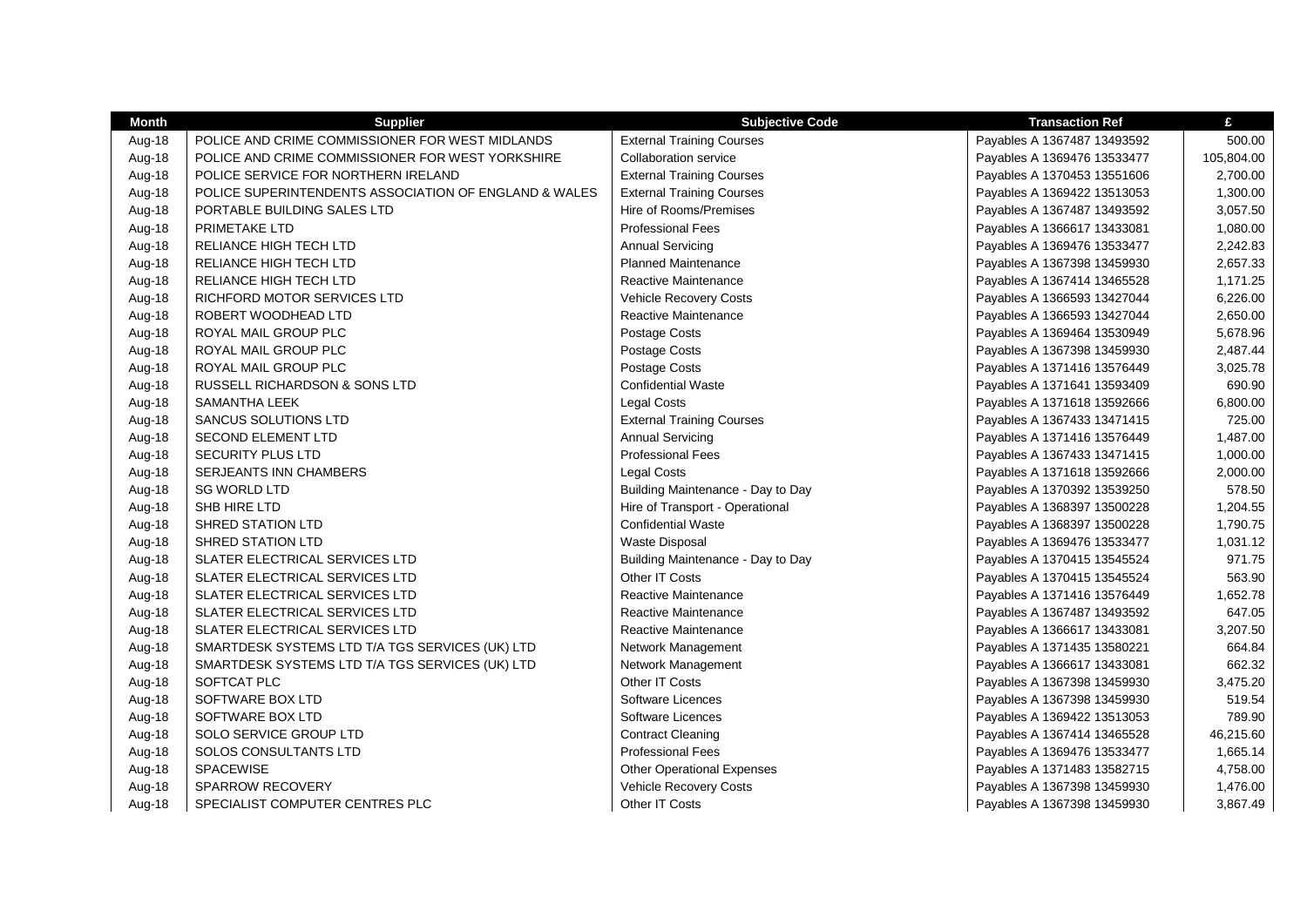| <b>Month</b> | <b>Supplier</b>                                       | <b>Subjective Code</b>                          | <b>Transaction Ref</b>      | £          |
|--------------|-------------------------------------------------------|-------------------------------------------------|-----------------------------|------------|
| Aug-18       | SPECIALIST COMPUTER CENTRES PLC                       | Other IT Costs                                  | Payables A 1366617 13433081 | 920.00     |
| Aug-18       | SPECIALIST COMPUTER CENTRES PLC                       | Other IT Costs                                  | Payables A 1369422 13513053 | 1,237.05   |
| Aug-18       | STARTRAQ (UK) LTD                                     | <b>Professional Fees</b>                        | Payables A 1369441 13518838 | 7,520.00   |
| Aug-18       | STARTRAQ (UK) LTD                                     | <b>Professional Fees</b>                        | Payables A 1366617 13433081 | 7,200.00   |
| Aug-18       | STARTRAQ (UK) LTD                                     | Software Licences                               | Payables A 1370392 13539250 | 2,750.74   |
| Aug-18       | STARTRAQ (UK) LTD                                     | Software Licences                               | Payables A 1366617 13433081 | 2,989.59   |
| Aug-18       | SURE LINE SAFETY LTD                                  | <b>Other Medical Costs</b>                      | Payables A 1369476 13533477 | 575.00     |
| Aug-18       | TELEPHONE TECHNOLOGY LTD                              | Mobile Phone Call Charges & Contract Cost       | Payables A 1367453 13477731 | 1,591.80   |
| Aug-18       | TELE-TRAFFIC (UK) LTD                                 | <b>Professional Fees</b>                        | Payables A 1367398 13459930 | 2,852.72   |
| Aug-18       | TETRA SCENE OF CRIME LTD                              | Maintenance/Consumables Specialist Op Equipment | Payables A 1371618 13592666 | 734.80     |
| Aug-18       | THE APPROPRIATE ADULT SERVICE LTD                     | <b>Professional Fees</b>                        | Payables A 1369476 13533477 | 3,376.25   |
| Aug-18       | THE POLICE AND CRIME COMMISSIONER FOR NORTH YORKSHIRE | <b>Other Partnerships</b>                       | Payables A 1371416 13576449 | 2,000.00   |
| Aug-18       | THE SMASHING GLASS CO (NOTTM) LTD                     | Reactive Maintenance                            | Payables A 1367398 13459930 | 875.00     |
| Aug-18       | THEBIGWORD INTERPRETING SERVICES LTD                  | <b>Interpreters Fees</b>                        | Payables A 1369403 13506642 | 2,216.73   |
| Aug-18       | THINK DIFFERENT EVENTS LTD                            | <b>External Training Courses</b>                | Payables A 1367414 13465528 | 750.00     |
| Aug-18       | <b>THOMAS JACKS LTD</b>                               | <b>Professional Fees</b>                        | Payables A 1368397 13500228 | 1,152.00   |
| Aug-18       | TREBLE 5 TREBLE 1 LTD                                 | <b>Professional Fees</b>                        | Payables A 1368397 13500228 | 16,800.50  |
| Aug-18       | <b>TRISOFT LTD</b>                                    | <b>Systems Development</b>                      | Payables A 1369422 13513053 | 1,693.87   |
| Aug-18       | TUXFORD MINE OF INFORMATION LTD                       | <b>Cleaning Equipment</b>                       | Payables A 1366617 13433081 | 752.00     |
| Aug-18       | UNIVERSITY HOSPITALS OF LEICESTER NHST                | Pathologists Fees                               | Payables A 1371416 13576449 | 2,309.33   |
| Aug-18       | UNIVERSITY OF LEICESTER                               | Pathologists Fees                               | Payables A 1369476 13533477 | 15,919.50  |
| Aug-18       | UNIVERSITY OF LEICESTER                               | Pathologists Fees                               | Payables A 1371416 13576449 | 2,612.00   |
| Aug-18       | UNIVERSITY OF LEICESTER                               | Pathologists Fees                               | Payables A 1366617 13433081 | 5,224.00   |
| Aug-18       | UNIVERSITY OF LEICESTER                               | Pathologists Fees                               | Payables A 1369403 13506642 | 3,520.50   |
| Aug-18       | <b>VENSON NOTTS LTD</b>                               | Venson DSAF                                     | Payables A 1369476 13533477 | 100,223.39 |
| Aug-18       | <b>VENSON NOTTS LTD</b>                               | Venson DSAF                                     | Payables A 1371483 13582715 | 36,976.76  |
| Aug-18       | <b>VENSON NOTTS LTD</b>                               | Venson PPM                                      | Payables A 1369476 13533477 | 130,556.96 |
| Aug-18       | <b>VENSON NOTTS LTD</b>                               | Venson PPM                                      | Payables A 1367487 13493592 | 728.00     |
| Aug-18       | VEOLIA ENVIRONMENTAL SERVICES (UK) LTD                | <b>Waste Disposal</b>                           | Payables A 1370453 13551606 | 6,579.94   |
| Aug-18       | <b>VIRGIN MEDIA BUSINESS LTD</b>                      | Network Management                              | Payables A 1367398 13459930 | 18,793.45  |
| Aug-18       | <b>VIRGIN MEDIA BUSINESS LTD</b>                      | Network Management                              | Payables A 1367433 13471415 | 614.92     |
| Aug-18       | <b>VIRGIN MEDIA BUSINESS LTD</b>                      | Network Management                              | Payables A 1366680 13453111 | 8,957.58   |
| Aug-18       | <b>VIRGIN MEDIA BUSINESS LTD</b>                      | Network Management                              | Payables A 1369422 13513053 | 4,842.57   |
| Aug-18       | <b>VODAFONE CORPORATE LTD</b>                         | Mobile Phone Call Charges & Contract Cost       | Payables A 1371618 13592666 | 589.35     |
| Aug-18       | <b>VODAFONE CORPORATE LTD</b>                         | Mobile Phone Call Charges & Contract Cost       | Payables A 1369476 13533477 | 6,036.49   |
| Aug-18       | <b>VODAFONE CORPORATE LTD</b>                         | Mobile Phone Call Charges & Contract Cost       | Payables A 1371416 13576449 | 1,756.82   |
| Aug-18       | <b>VODAFONE CORPORATE LTD</b>                         | <b>Network Services</b>                         | Payables A 1366617 13433081 | 2,580.00   |
| Aug-18       | WA PRODUCTS (UK) LTD                                  | Maintenance/Consumables Specialist Op Equipment | Payables A 1367414 13465528 | 2,018.72   |
| Aug-18       | WA PRODUCTS (UK) LTD                                  | Maintenance/Consumables Specialist Op Equipment | Payables A 1369476 13533477 | 1,983.78   |